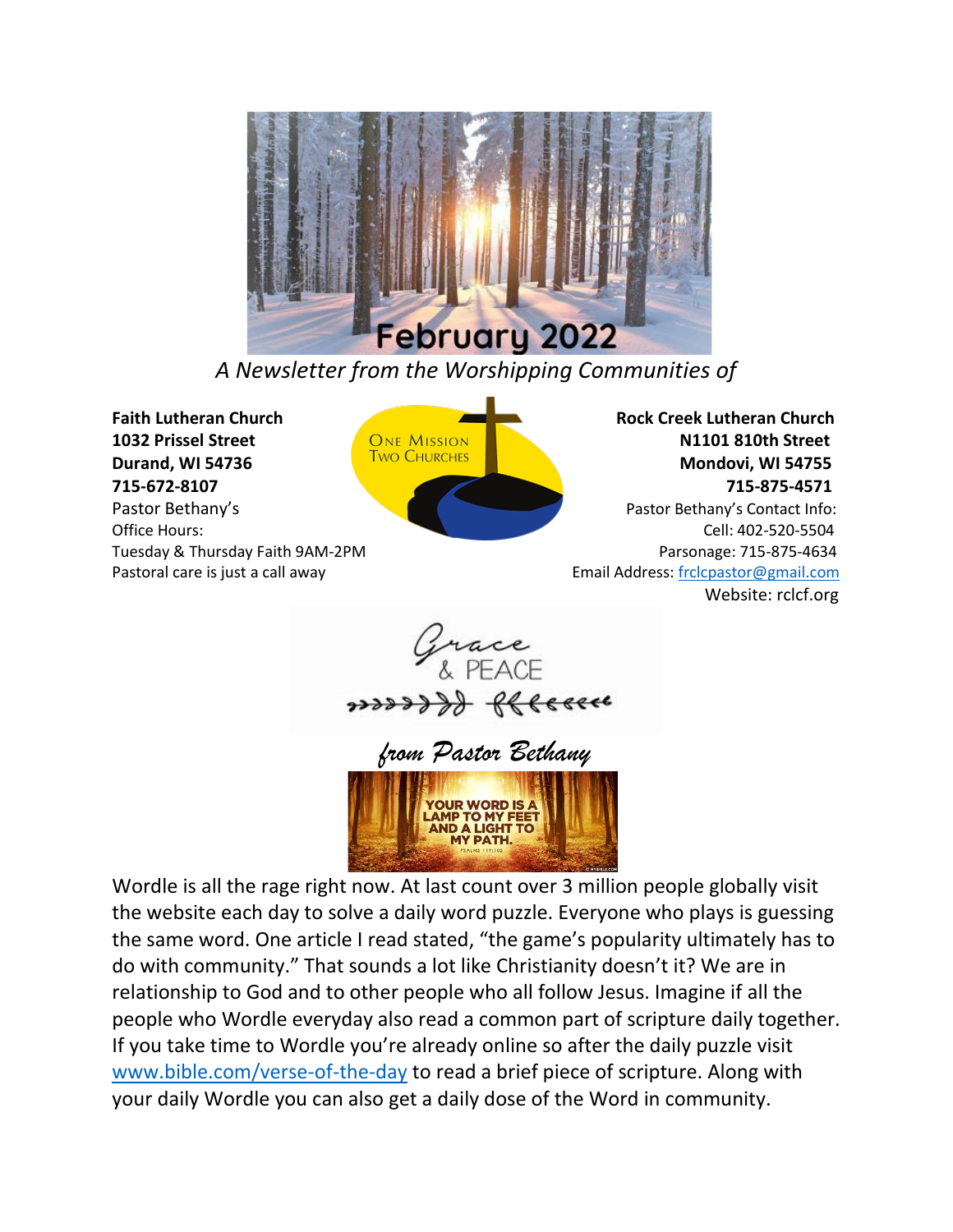

During the Lenten season we will reclaim the language of lament, remembering that when we cry out to God in our sorrow, grief and longing God promises to hold us fast through it all. Too often we minimize our hurt, we hide what breaks our hearts, we believe we can only show up to church when we are all put together. In reality the church is for those who are falling apart and need to be held by God and their faith community. Lament is biblically grounded in ancient practices that have been largely lost in our world. During Lent we will bring our wholeselves, broken and beautiful, to the cross and learn to lament to a God who listens and loves. Watch the March newsletter for the schedule of Wednesday evening Lenten worship services.



Ash Wednesday worship is on March 2 at 7PM at Rock Creek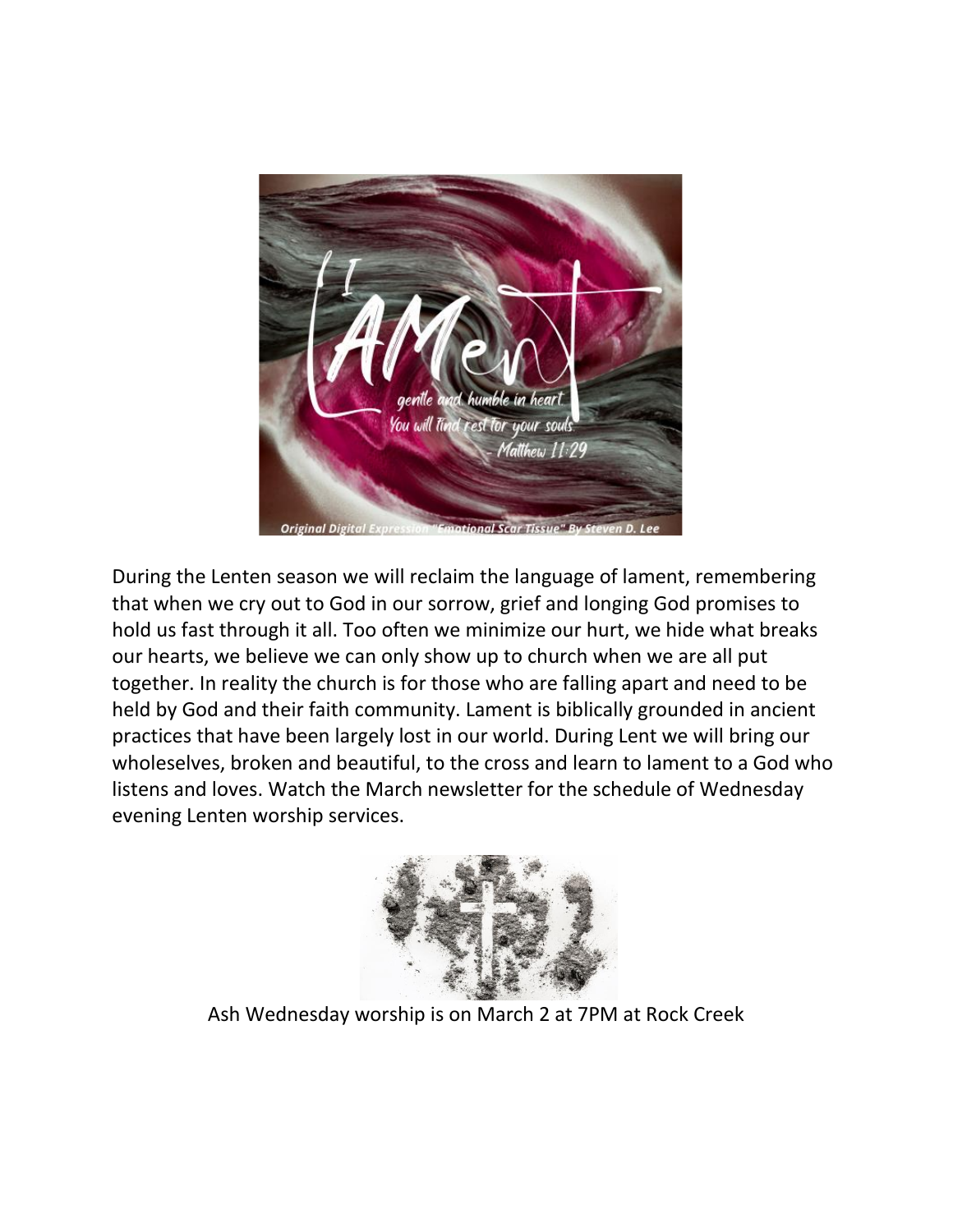

The above digital artwork was inspired by the story of a Hindu monk named Santauni. He cried on behalf of the people in his village when they could not. Sometimes our emotional wells dry up, we have no tears left to cry, yet our pain and grief hang on. The Psalmist reminds us that God catches each of our tears in a bottle whether they are cried for ourselves or on behalf of others. During the season of Lent let us offer up prayers for one another, for the places we see pain and suffering in the world, asking God for hope and healing. There is much happening in the world for which we have not grieved; locally and globally, personally and communally. Lent is a season that invites us to name the despair we share with the God who suffered on the cross. In the same way our community has written Advent and Lenten devotions in the past couple of years this Lent you are invited to write a prayer of lament on behalf of the community. We will share one prayer a day during the 40 days of Lent. If you are willing to write a prayer please let Pastor Bethany know by February 20. She will equip you with scripture and some guiding questions to help you with the writing process. Let us pray…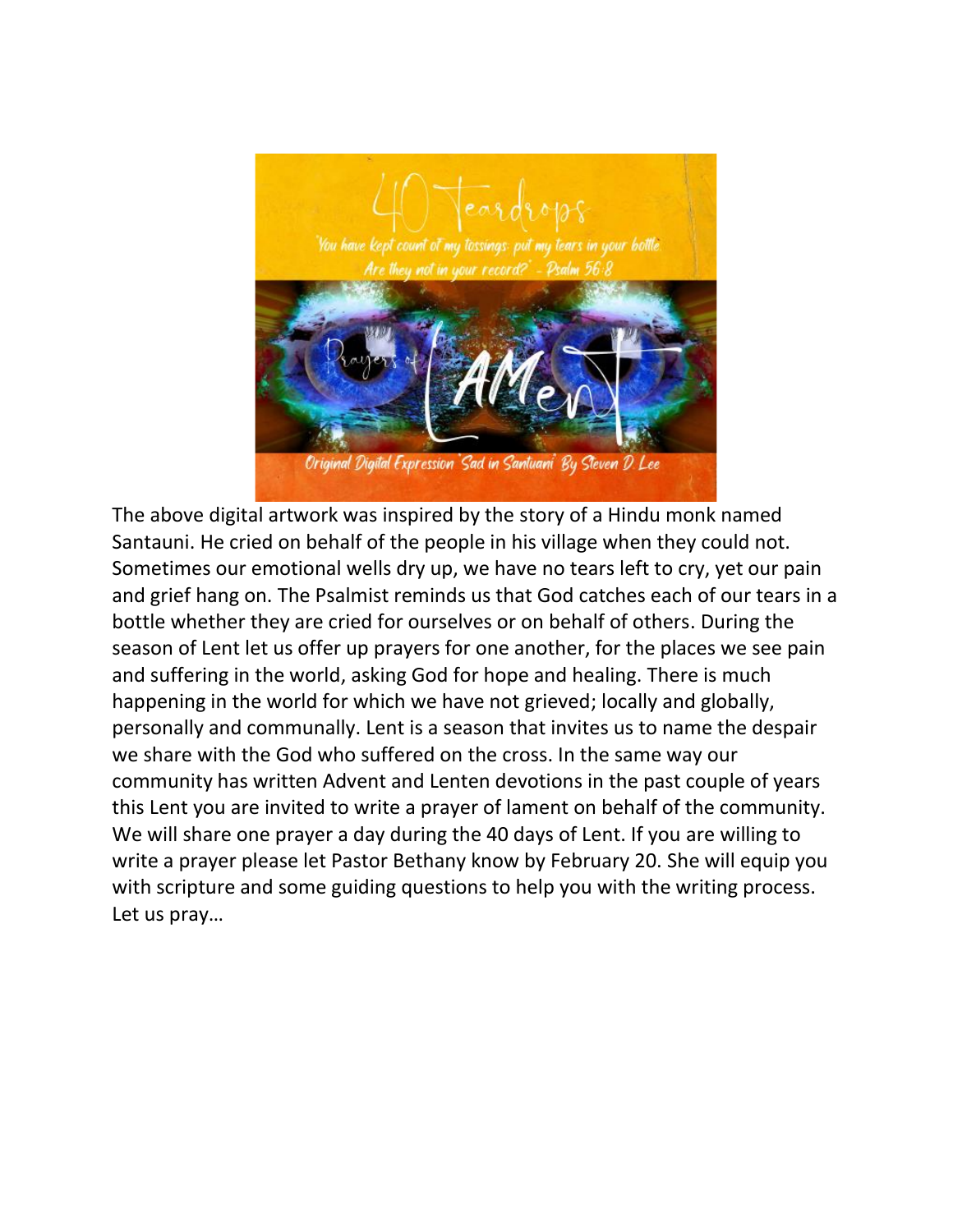

Upcoming FaithLift Confirmation learning nights and service projects will be held: Wednesday, February 2 at Rock Creek 5:30PM Wednesday, February 16 at Faith 5:30PM Sunday, February 27 at Faith 3:30PM Serve Sunday Supper



The newly formed Sr High youth group met for the first time on Sunday January 16 to make plans for the upcoming months. They hope to gather once a month for a variety of activities. Those who attended invite all Sr High Youth to take part in the following events:

Service Project: Sunday, February 27 Serve Sunday Supper at Faith 3:30-5:30PM Retreat: Friday, March 25-Saturday, March 26 Recharge at Luther Park Bible Camp Registration details are below.

If you have questions about youth group contact Riane Hayden or Tanner Webb.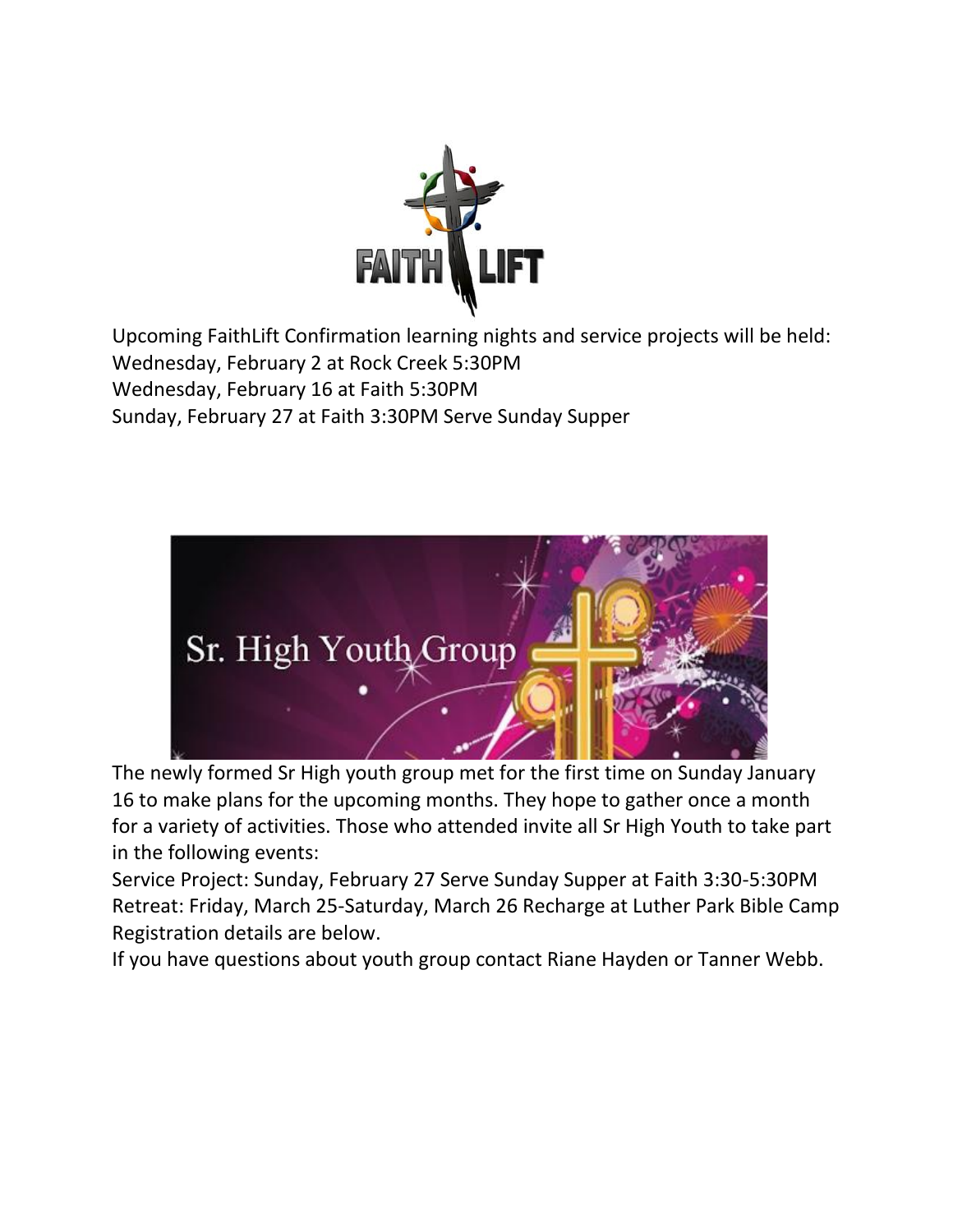

Help collect 100 cans of soup on Super Bowl Sunday! Bring some cans of soup for offering on Sunday, February 13. All cans will be donated to The Durand Panther PTO. They are seeking donations to start a food shelf at the high school for students who need an easy, warm meal after school or on the weekends. Let's help them stock the empty shelves with soup that can be heated and enjoyed.



Pastor Bethany will be attending the Recharge March 25-26 with youth from our congregations. Any kids ages  $3<sup>rd</sup>$  grade -12<sup>th</sup> grade are invited to attend. The cost will be covered by the church and a generous donor. If your child wants to attend please fill out the registration form below and return it to Pastor Bethany by March 1 so we can register as a group. If you are an adult who is willing to chaperone please contact Pastor Bethany.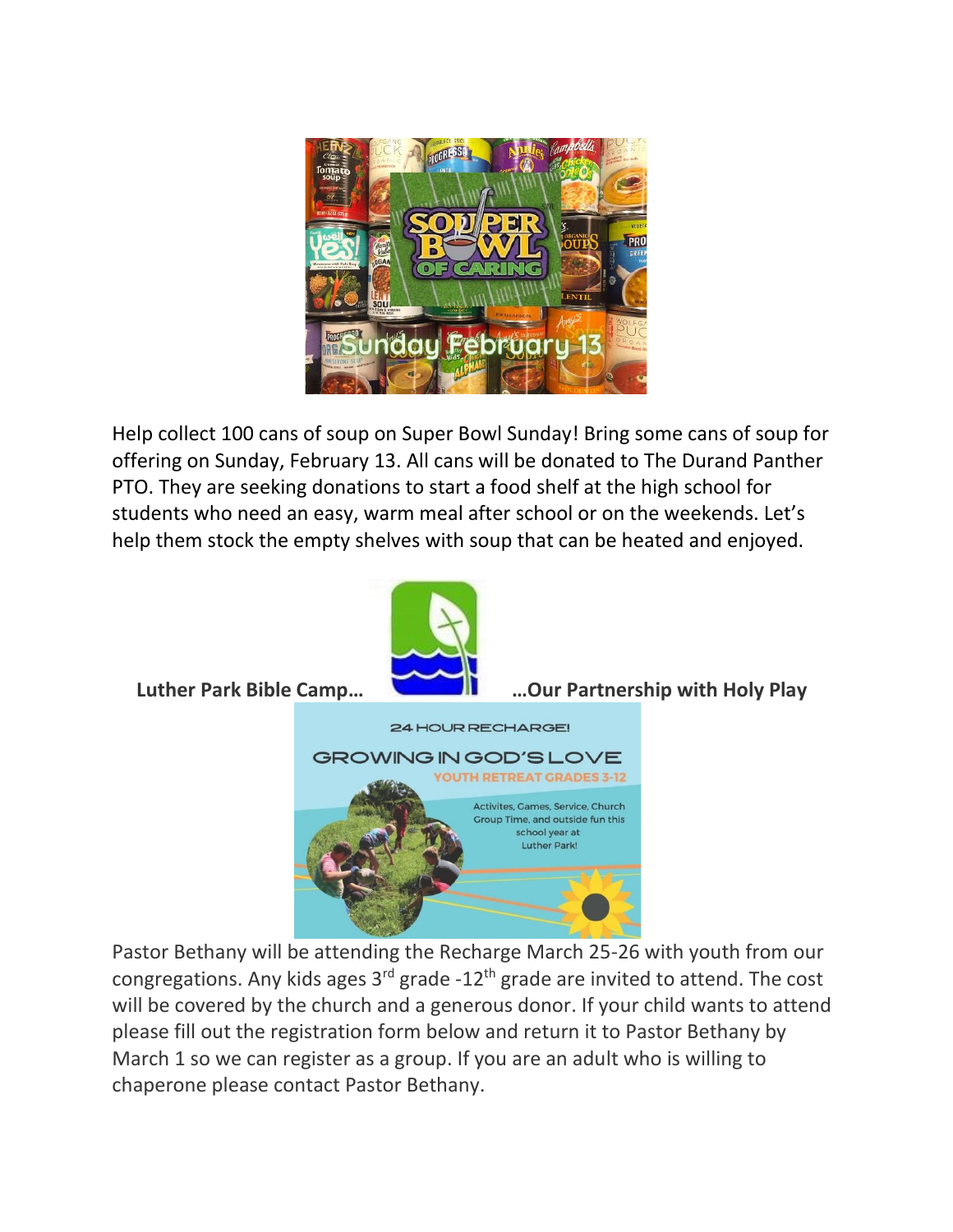# **Recharge Registration**

## **FRIDAY**

| 6:30 Registration       |  |  |  |  |
|-------------------------|--|--|--|--|
| $7.45$ Campfirm Warehir |  |  |  |  |

- $8:30$ Snack
- 9:15 Church Time
- 10:30 Cabin Time
- 11:00 Lights out

## **SATURDAY**

- $7:45$ **Morning Devos**
- **Breakfast**  $8:15$
- $9:00$ **Service Projects**
- $10:00$ **Activities / Free Time**
- $12:00$ Lunch
- $12:45$ **All Camp Activity**
- **Activities / Free Time / Canteen**  $2:00$
- $3:30$ **All Camp Activity**
- $4:30$ **Cabin Clean-up, Free Time**
- $5:00$ Supper
- $5:45$ **Closing Worship**
- $6:30$ **Safe Travels**

# **REGISTRATION**

Fill out this form or register online at www.lutherpark.org.

\*A health form must be completed prior to arrival. These are available for download on our website or part of online registration.

| Name <b>Name</b>                |  |  |
|---------------------------------|--|--|
| Parent(s) Name                  |  |  |
|                                 |  |  |
| Address                         |  |  |
| Email                           |  |  |
| Age___Grade___Birthdate__/__/__ |  |  |
|                                 |  |  |
| .                               |  |  |

**Date Attending** 

|  |  |  |  | Church / Group |  |  |
|--|--|--|--|----------------|--|--|

Adult Leader

**Cabinmate Request** 

I (parent/guardian) consent to use of any photograph or video of my child in the future of Luther Park Bible Camp publications, video or website photos.

Signature\_

Luther Parke does not discriminate on teh basis of race, handicap, creed, gender, age, or income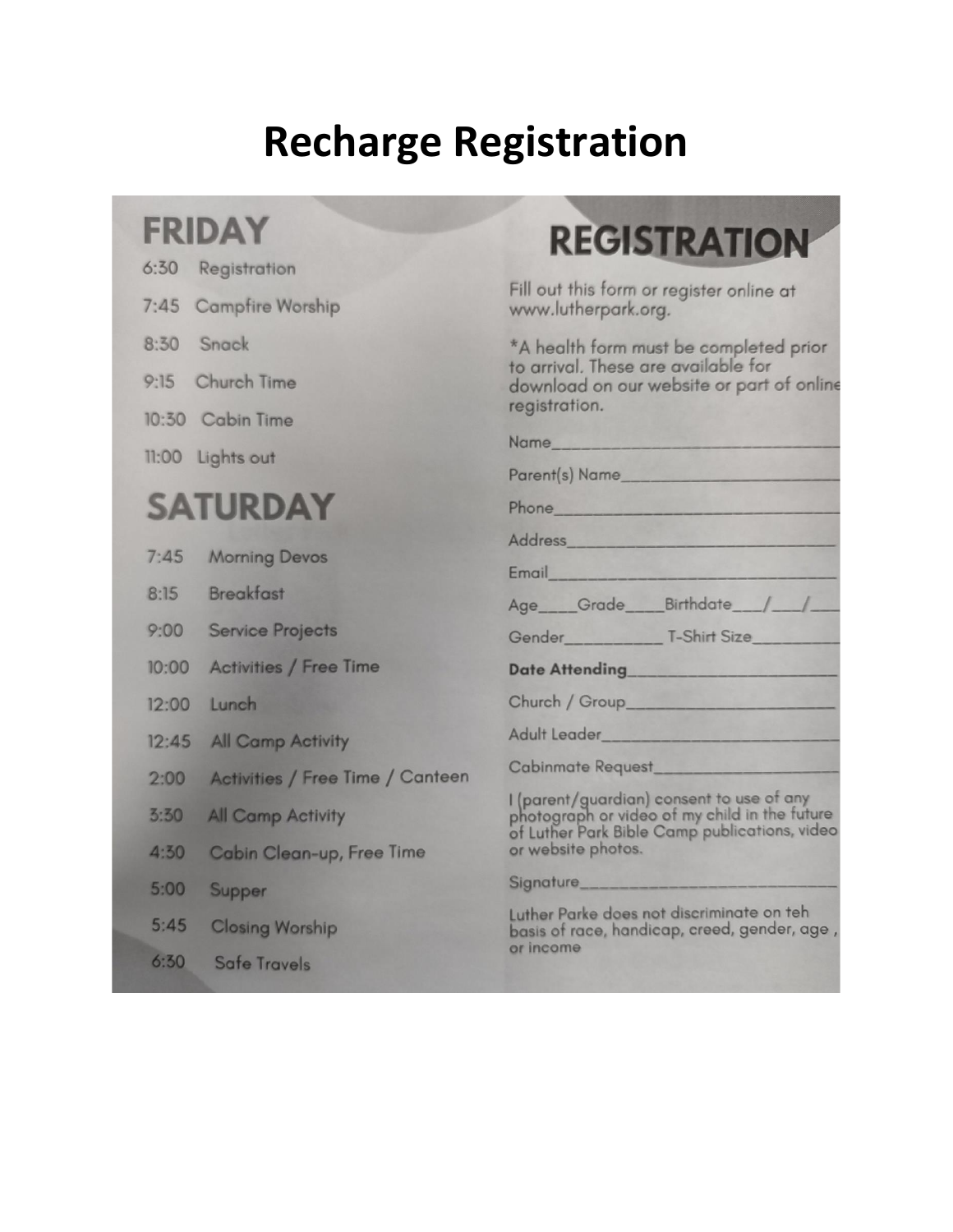

**REVERENDFUN.COM COPYRIGHT GQ. INC.** 



Vanessa Sedlmayr is collecting information and a photo about each church member at Faith to create a slideshow to play prior to worship. This will be a fun way to get to know each other better. Paper copies are in the narthex at Faith for people who prefer that format. Otherwise, here is a link to a Google form.

https://docs.google.com/forms/d/e/1FAIpQLSfkWesySP6jlWRCUAiAZWiaIK -[PG2X7SHN-yEq1h5x6YVnsw/viewform?usp=sf\\_link](https://docs.google.com/forms/d/e/1FAIpQLSfkWesySP6jlWRCUAiAZWiaIK_-PG2X7SHN-yEq1h5x6YVnsw/viewform?usp=sf_link)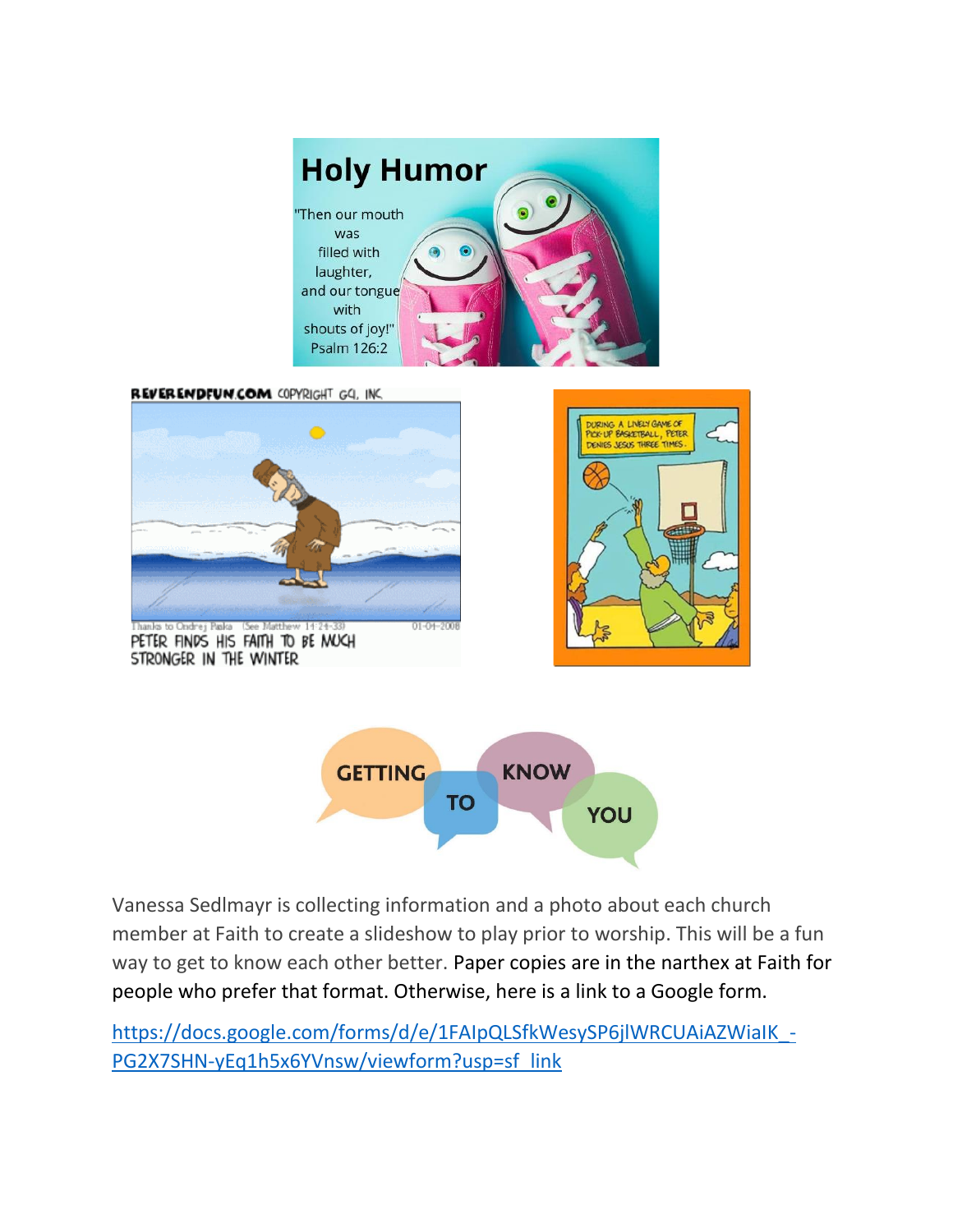

Join Pastor Bethany for a weekly Bible study. We are working through the book Opening the Book of Faith: Lutheran Insights for Bible Study. During Lent we will switch to a study on the Psalms and Lamentations. Each weekly study is stand alone so no need to miss out on it all if you miss out on one week. Come when you can!

#### **Rock Creek Council Meeting Minutes—December1, 2021**.

Steve called the meeting to order.

**Those present**: Steve Dahl, Becky Richardson, Carma Koller, Val Wagner, Sue Dahl, Dave Coon. Ashley Dorschner on zoom. **Absent:** Dustin Nelson, Riane Hayden, Jill Bauer,, Pastor Bethany Walker

**Pastor's Report**— Pastor Bethany sent devotion which Steve read. And Pastor Bethany sent pastor's report-reviewed.

**Secretary's Report**—reviewed November report. Motion by Becky to approve, 2<sup>nd</sup> by Sue, motioned passed, all in favor.

**Treasurer's Report**— November report was reviewed. Funds from Uffda account have not been transferred. Profit from this year's Uff da dinner is approximately \$3800.00, \$3000 will go to mission. Carma motioned to approve treasurers report,  $2^{nd}$  by Val, motioned passed, all in favor. Becky put next year's budget on the TV screen to review and up date. We reviewed the budget line by line with review and discussion. We will be in the negative with cost for water damage and flooring in the basement.

#### **Committee Reports**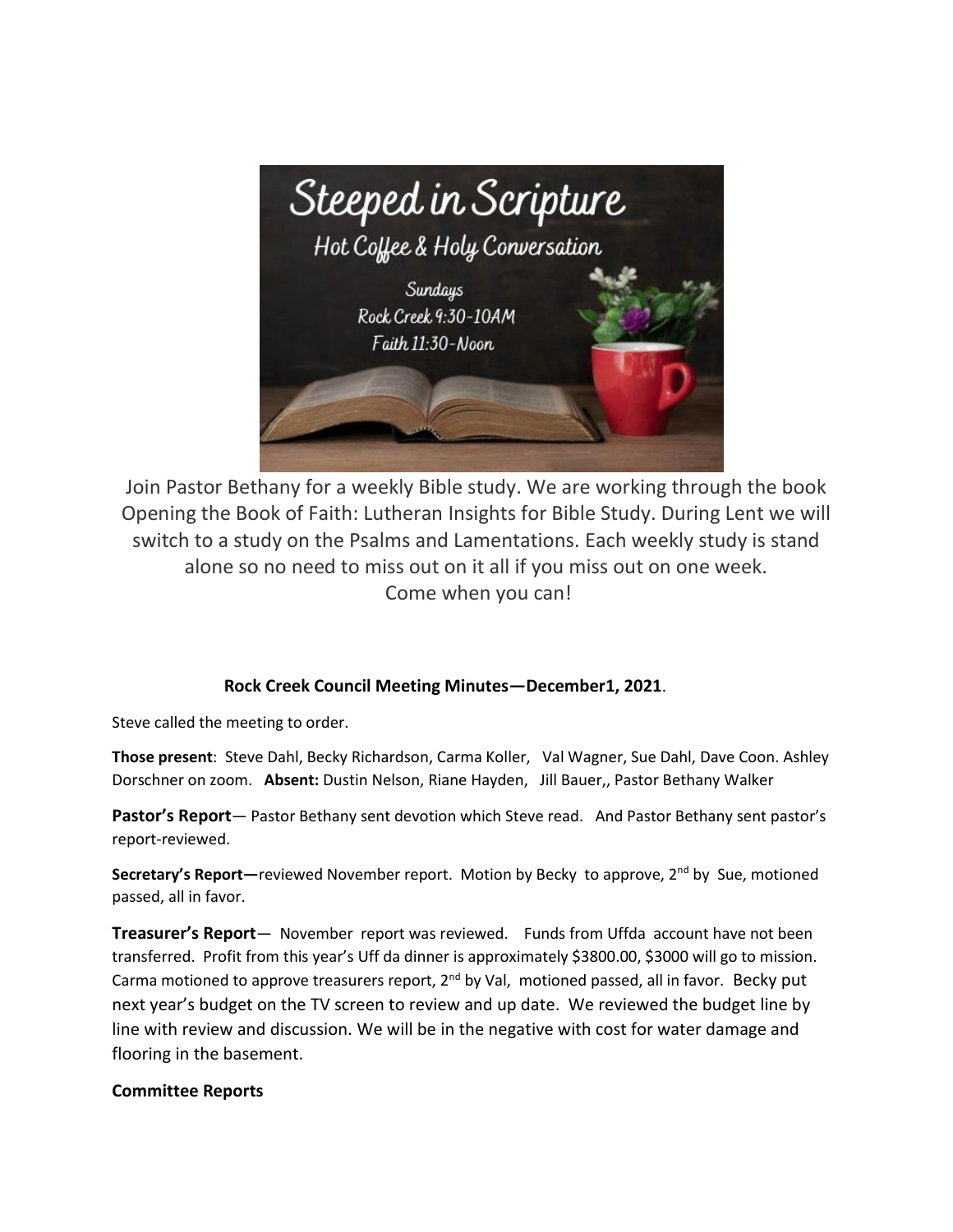- **Education** no report
- **Youth Group/Confirmation**—Pastor Bethany has met with families to try and form youth group.

#### **Old Business**

- **Church building- Monitors-** Electric for outside sign is done. Outlets inside will be installed soon. Also need LED light in elevator shaft to be on 24/7. Also need land line phone in elevator. WWT will install once the elevator is installed.
- **Exterior Sign—** Dedication of the sign will be 12/12/21. Discussed message on sign for that day.
- **Back door-** postponed.
- **Parsonage repairs:** Garage service door needs to be replaced. Stain deck. Bathroom remodel—postponed for future project.
- **Covid Update—**no changes. We may have larger crowd for the Christmas program and for Christmas Eve. Discussion on social distancing. Becky will bring her lap top and run Face Book live on the TV in the over flow, if it is needed, to allow more space and social distancing.

#### **New Business**

- **Elevator-** Elevator has been ordered and is being made.
- **Water Issues: -- Rain Gutters-** done. **Tree/Branch**—done and Roger Rinholen moved all the wood
- **Congregational meeting December 5, 2021.**

Need approval of **New flooring for basement.** At last meeting, council recommended doing the whole basement (Dining room \$8100.00, Kitchen \$2160.00, Sunday school area \$9159.00.) Carma made motion to purchase new flooring for the entire basement to lock in current price. Install once funds are available for installation, pending congregational approval. Dave seconded and motion passed. The Women's group will pay for kitchen. Val is still willing to organize painting. Steve reported he will ask Bob Froystad and Dick Dahl to help with paneling repairs. **Need to vote on distribution of mission gifts**. \$3000 from Uff da Dinner plus money donated for mission which is >\$1800. Discussed options including family at Faith, Pepin Co Food pantry, Dunn Co Food Pantry, Trinity Equestrian Center, Habitat for Humanity. Will open it up for ideas from the congregation. Will ask Pastor if she can make a page with the list, for the television screen, and maybe even add to it during the meeting to help with communication. **Sharing info on Parsonage Bathroom repairs/remodel**.

**Rock Creek Dish Towels are still available**-nice stocking stuffer. Overview of **next year's budget** with cost of the water damage clean up and new floor. Will need donations or self funding accounts.

#### **Ballot openings for Council.**

**Dave will lead the congregational meeting.** 

• **Annual meeting:** January 30, 2022 after service. We will need a deacon for one year to fill Cindi's position, a deacon for 2 year term and two trustees for 2 year terms. Steve will run as president, Becky will run as treasurer, Carma will run for secretary and Sue will run for WELCA. We need to confirm Jill for Sunday School (confirmed after the meeting).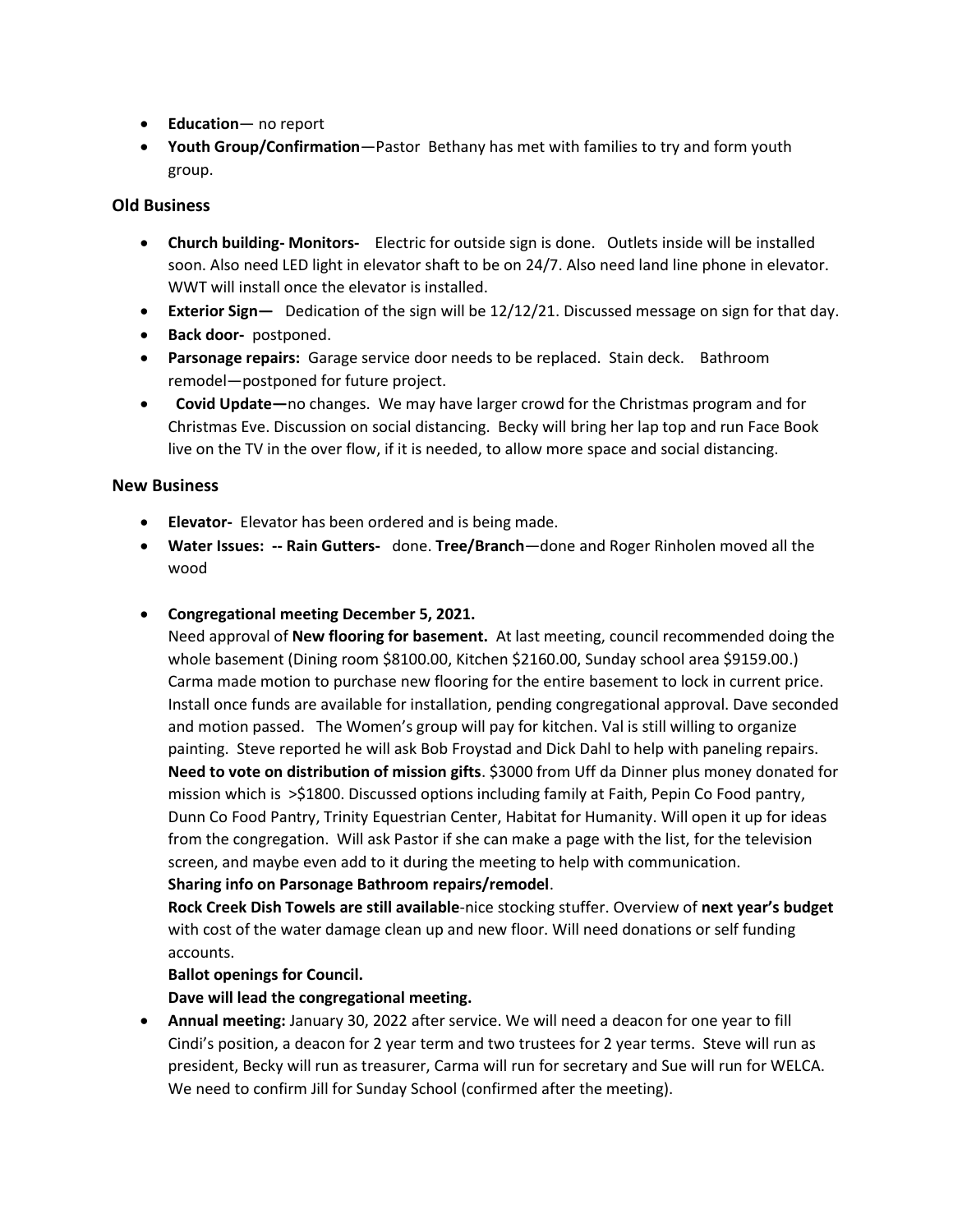- **Endowment fund:** Carma brought up asking Jeremy Untz, with Edward Jones, about an endowment Fund. Jeremy would be willing to attend council meeting and educate council on how an endowment fund can be set up and used. We have had one in the past but it was not contributed to, so it was dissolved. It may be worth thinking about for the future of the church.
- **Paschal Candle:** the Candle may need to be replaced soon. They are expensive at about \$250.00. We may want to look into Oil Paschal shell which would not need to be replaced but it is more expensive at >\$500.00 and stand \$990.00. Continue to look into it and maybe use Memorial money.

#### **Next Meeting 1/5/22** at 7:00.

Motion to adjourn made by Becky

Carma Koller, RCLC council secretary

#### Rock Creek December 2021 Financials Checking account

| Opening Balance December 1, 2021               | 20,343.08       |
|------------------------------------------------|-----------------|
| <b>Total Deposits</b>                          | 7,112.30        |
| Funds transferred to Business Investment acct. | 50.00           |
| Funds transferred from Business Investment     |                 |
| acct.                                          | \$<br>21,921.48 |
| <b>Total Expenses</b>                          | 30,242.49       |
| Balance as of December 31, 2021                | 19,084.37       |

#### **TOTAL OF ALL ACCOUNTS**

| Checking                      |   | 19,084.37 |
|-------------------------------|---|-----------|
| <b>Good Samaritan Account</b> | ¢ | 500.00    |
| <b>Money Market Checking</b>  |   | 10,865.11 |
| <b>TOTAL</b>                  |   | 30,449.48 |

NOTE: The Balance in the Checking account reflects the remainder of the donation for the new lift(elevator) in the amount of \$17,750.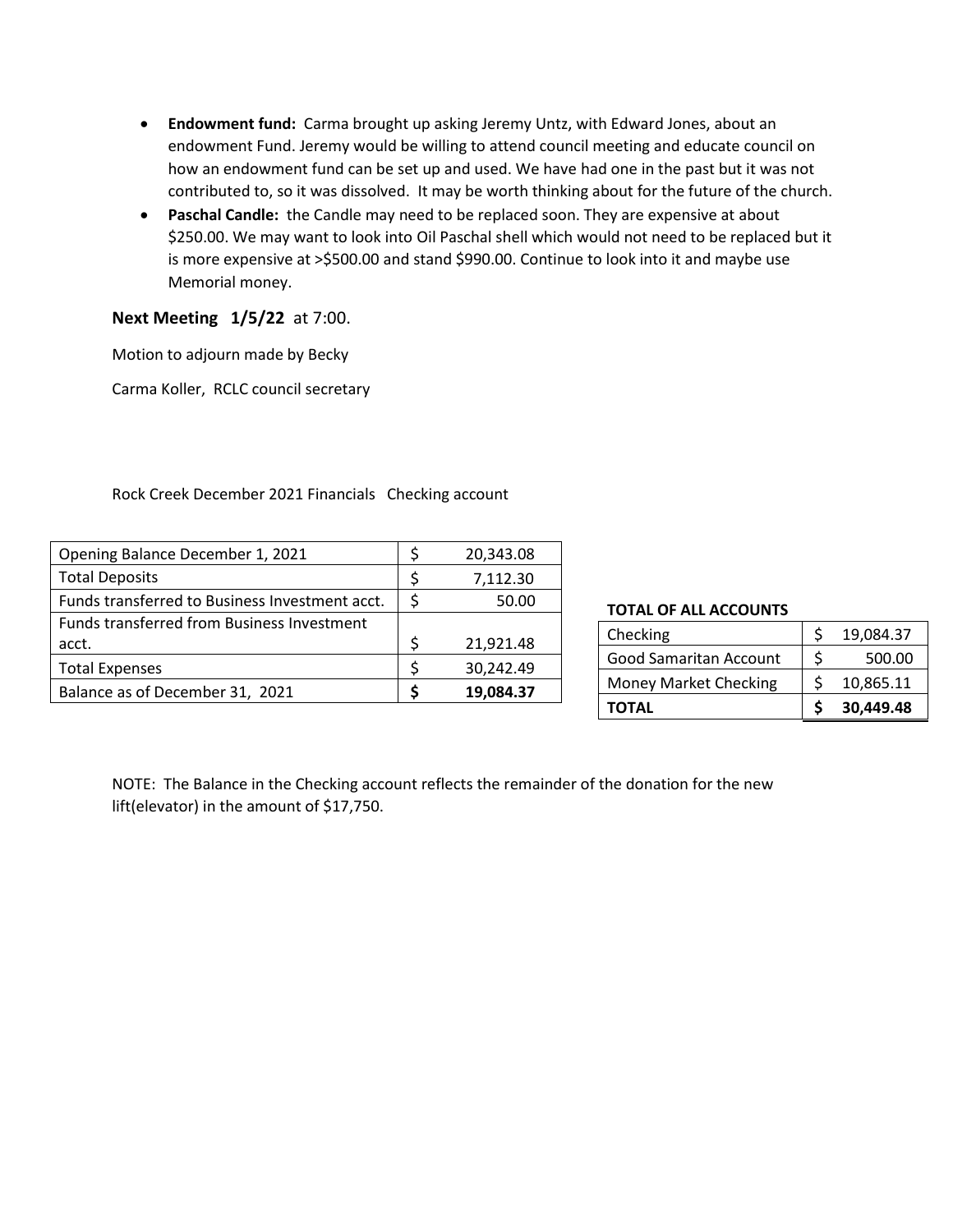#### Faith Lutheran December Financial Report

|                        | Dec Actual  | Dec Budget |                         |                     |
|------------------------|-------------|------------|-------------------------|---------------------|
| <b>Opening Balance</b> | \$20,783.94 |            | Account                 | Dec. Ending Balance |
| Income                 |             |            | Checking                | \$18,474.01         |
| Offering               | \$4,588.00  | \$5,339.80 | <b>Property Savings</b> | \$1,037.06          |
| <b>Noisy Buckets</b>   | \$48.26     |            | <b>Memorial Savings</b> | \$9,795.19          |
| Interest               | \$1.79      | \$1.00     | Total                   | \$29,306.26         |
| <b>Memorial Fund</b>   | \$535.00    |            |                         |                     |
|                        |             |            |                         |                     |
| Radio Broadcast        | \$50.00     | \$100.00   |                         |                     |
|                        |             |            |                         |                     |
| <b>Total Income</b>    | \$5,223.05  | \$5,899.13 |                         |                     |
|                        |             |            |                         |                     |
| <b>Expenses</b>        | \$6,997.98  | \$5,899.13 |                         |                     |
| <b>Ending Balance</b>  | \$18,474.01 |            |                         |                     |

Thank you for continued support! A reminder there are many ways to give! In Church, mail, online on our website, or through our ACH form. If you have any questions, feel free to give me a call at 715-672 4954 or 715-279-0413 and please leave me a message if needed or e-mail me at [gknoepke@mtdfwi.com](mailto:gknoepke@mtdfwi.com) Sincerely,

Greg Knoepke

Faith Lutheran Treasurer

## **Faith Council Meeting Minutes—12-08-2021**

Present: Elissa A, Linda T, Tiffany W., Val C. Darrin H, LeAnne C. Treasurer Greg K.

Meeting called to Order 6:34

Mission/Vision statement read.

### **Le Anne Carlson lead Devotions in Pastor Bethany absence**

**Pastor's Report**— Reviewed

**Secretary's report**—reviewed; attached; Motion to approve by Alissa; second by Darrin; all approved

**Treasurer's report**—reviewed; Motion to approve by Val C.; second by Nate W. all approved

## **Committee Reports**

- **Music and Worship-**
- Ushers and readers are needed
- Communions help and set up